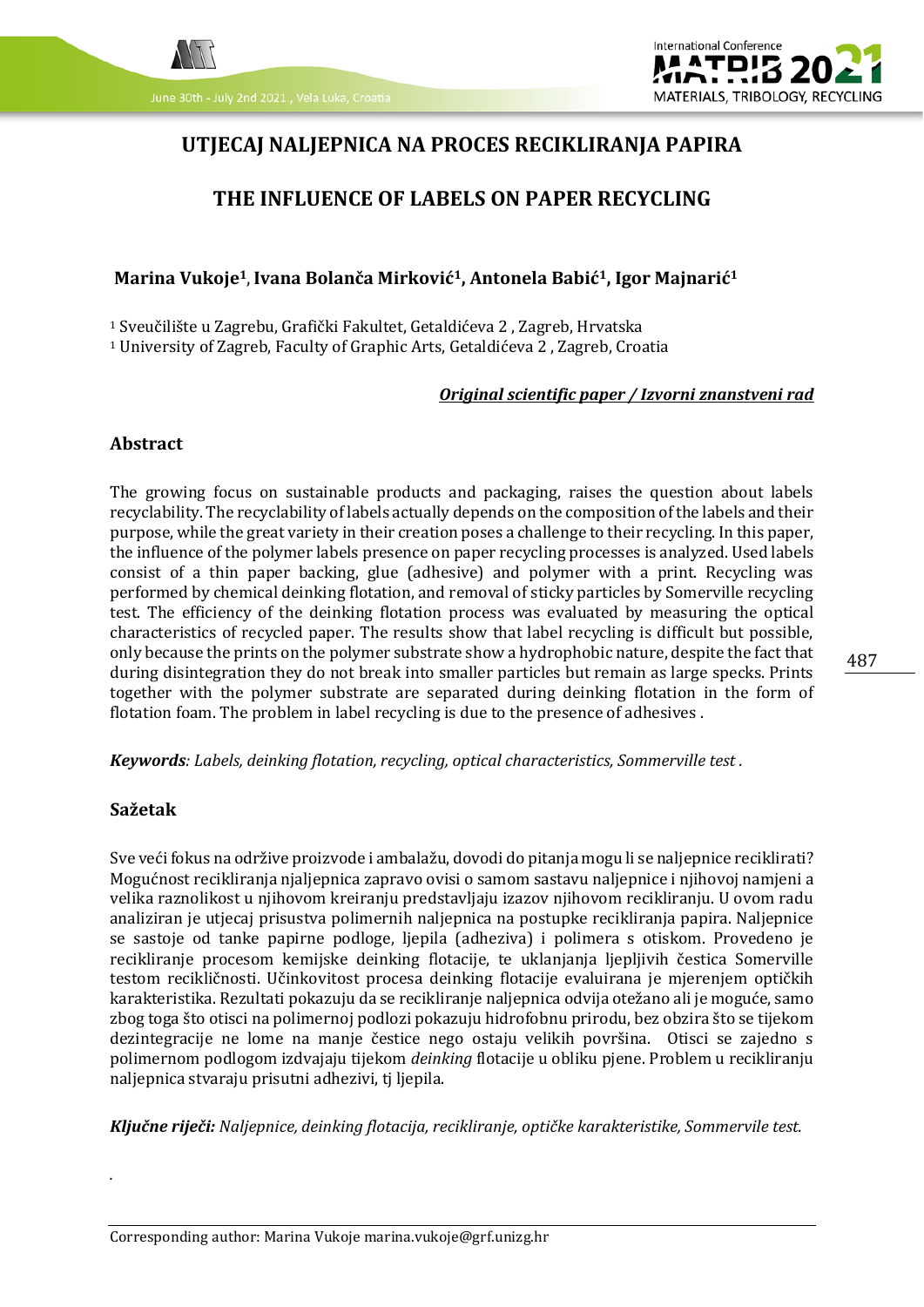### **1. INTRODUCTION**

The printing industry is changing rapidly. According to Smithers, by 2030 packaging will account for almost two thirds of the global print market, while publishing will make up nearly 40% of print volume in 2030, but will still be the biggest loser in the market and will reflected the market for printing substrates [1]. Additionally, according to Smithers, the global demand for printed labels and sleeves will strongly grow and will reach \$49.9 billion in 2024, which leads to adjustment of printing equipment builders, ink suppliers and print service providers and shifting end-use demands and the challenge of leveraging the latest technology effectively. These include the further penetration of high productivity printing machines, namely inkjet in production of labels, high quality labels as weel as the need for enhanced sustainability in labelling production [2]. When designing an environmentally friendly product, all product aspects must be taken into account – from its maufucture to its end of life. When designing a packaging material, or label, different materials can be involved into its production, i.e. different materials will form a unified unity. But sustainability doesn't exist in isolation, thus for packaging to be truly sustainable every single part must be eco-friendly [3]. In the formation of sustainable self-adhesive, the most importan parameter are adhesive, materials for production of label, inks, and support on whic the label is placed. All components are equally important in the production od quality product, but it is also important to empasize that all play an importan role in sustainability. In order to increase their sustainability, natural resources instead of synthtetic should be use. Altogether with using natural resources, environmentally friendly process technologies and end-of life solutions are required. It is well known that multi-layered materials are generally difficult to recover and recycle. Thus, design for revlaorization and design for demateralization should be taken into account when lalbels are produced. When creating a sustainable self adhesive label, an LCA method can be useful tool [4]. There is a lot of innovation in the field of eco-labels available on the market today and it is still developing.

Novel technologies and materials change the world as a better place, but simultaneously they can bring new risks and new challenges [5]. Additionally, the increased demand and increased production of labels, leads to the fact that over a period of time there may be a greater accumulation of them as waste material. Also, different combinations of labels and paper (as lalbes backing for example), can lead to their appearance in the paper value chain and can affect the quality of paper recycling. On the other hand, this should be considered from another point of view, as an option for isolation of cellulose fibers from one growing source of waste. Due to the Precautionary Principle, all materials and technologies should be examined in the terms of their potential risks. There is a lack of papers referenced in WoS, Scopus and Google Scholar regrading the possibility of selfadhesive labels on paper recycling. Some of the research are related to the influence of smart labels on paper recycling process [6], [7] wile some of them are related to the environmental evaluation of smart labels [8] or recycling of printed polypropylene (PP) labels with polymer recycling technologies [9]. Thus, this paper evaluates the possibility of using paper with self adhesive labels in paper recycling process and evalutes potential problems.

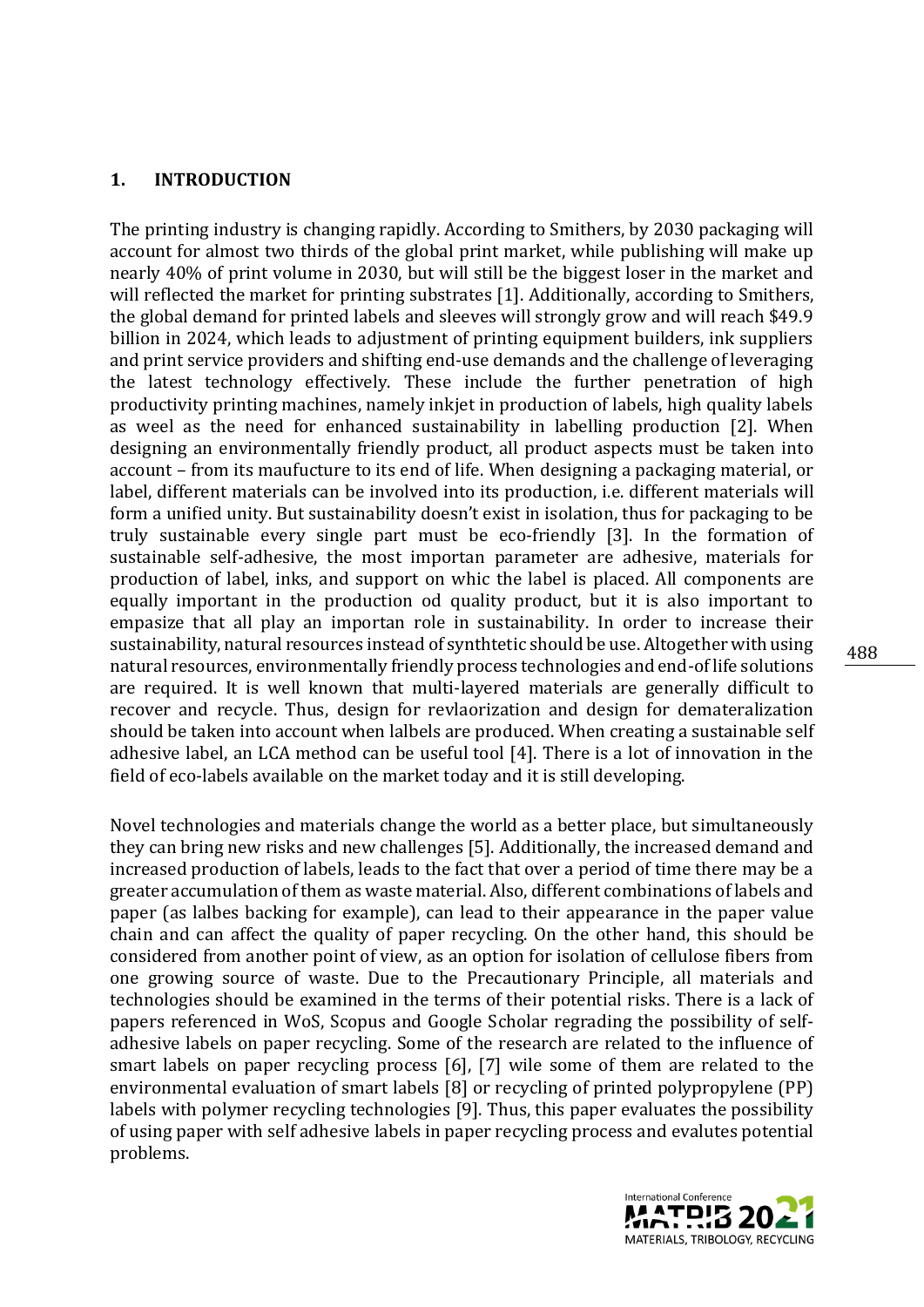The amount of non-paper components in recovered paper are depandant upon the collection and handling of paper for recycling. Generally, the non-paper components do not affect recyclability, unless the substances belong to "prohibited materials" (such as (laminated covers, staples, adhesive, polymeric components, varnishes, inks) [10]. An increased use of non-fibre components can lead to increased difficulties in the later stages of the recycling processing chain [11]. Aliaga et al., (2015) concluded that smart labels make no significant changes in mechanical and optical properties of the recycled paper and consequently do not affect the quality of recycled paper [6]. Gregor-Svetec et al., (2016) showed that the presence of printed conductive ink has some influence on deinkability of printed label papers [7]. Adhesives are the essential part of the labels, used for joining materials together. As some other non-paper components (resins from wood, coating binders, ink binders, coatings, impregnation, adhesives) they are the source of sticky impurities. Stickies may cause disturbances in recycled paper production and thus should be removed at the highest degree possible to avoid quality defects in the produced papers (specks, holes) and production process faults (e.g. wet web breaking) [12].

# **2. EXPERIMENTAL**

# **2.1. Materials**

This paper examines the efficiency of the deinking flotation process of paper with printed self-adhesive labels. The prints were made on a polymer surface glued to paper (Figure 1). The labels were printed in black and yellow (Figure 1.) For each colour, the same printing substrate (polymer) was used. Printing was conducted by Roland VersaUV–LEC 300 printer.



**Fig. 1: Samples - (a) printed yellow and (b) black label**

# **2.2. Methods**

Papers with labels were recycled by means of chemical deinking flotation under laboratory conditions. The methods used for recycling are INGEDE 11 recycling method, and INGEDE 11 recycling method in combination with ultrasound (modified INGEDE 11). The process flow of the INGEDE 11 method and modified INGEDE 11 can be seen in Figure

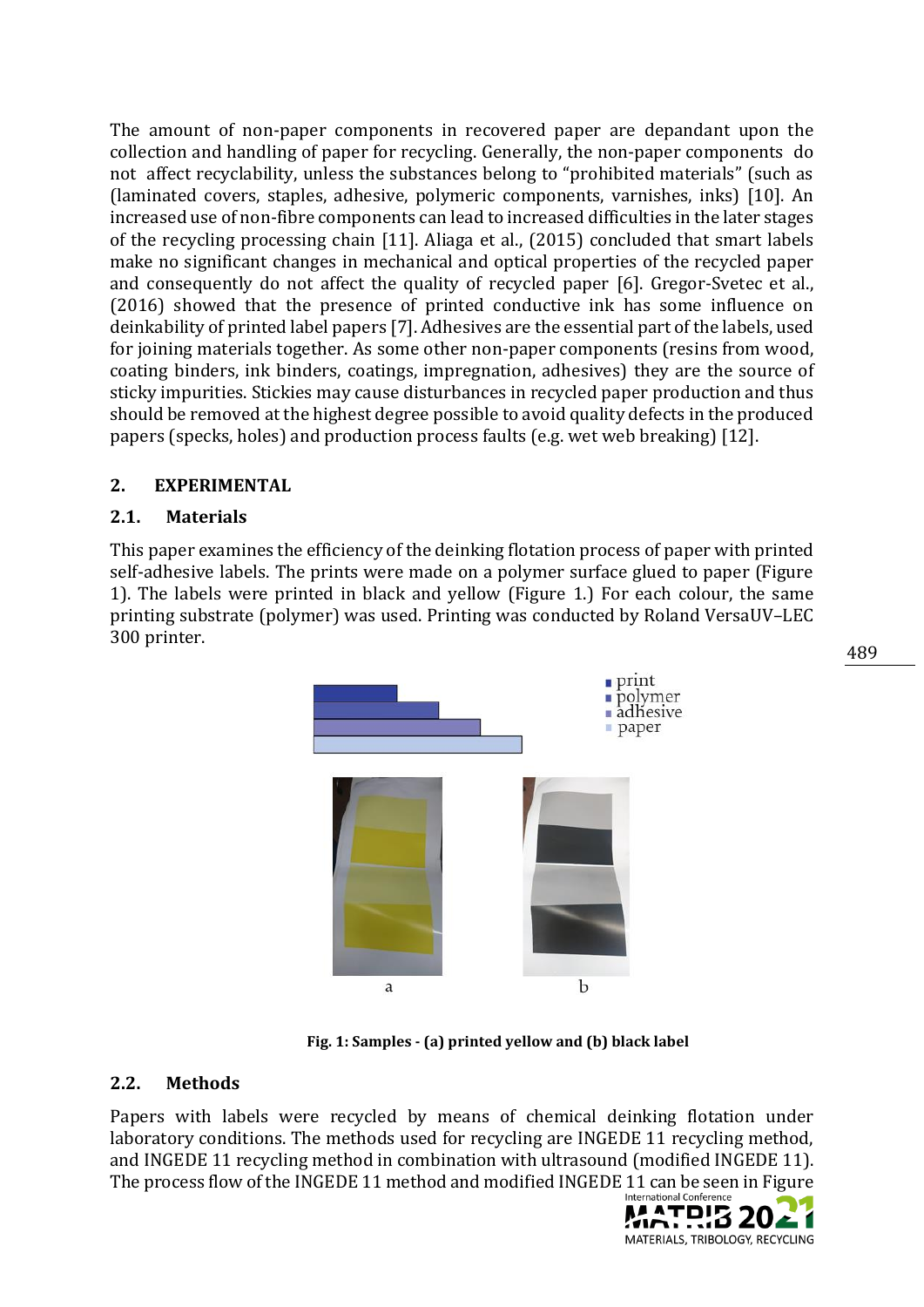2. As the recycling of labels, which contain large amounts of adhesive causes particle adhesion and formation of stickies, the ultrasound was added to the INGEDE 11 process (modifed process) to see its potential role in the reduction of stickes formation and adhesion of particles to each other, during recycling. During the recycling process, laboratory sheets (handsheets) were made of paper pulp in the stages before and after deinking flotation process.

Additionally, the Somerville test was conducted. This test can be used for the removal of sticky particles and for the separation of sticky particles, dyes, adhesives, and other impurities that can be found in packaging (added during packaging production or gained during its lifecycle) intended for recycling. 25 g of samples were cut into squares (2x2 cm), transferred into a laboratory disintegrator (Enrico Toniolo) filled with 1.5 L 40 °C tap water and pulped for 20 min. The pulp suspension was afterwards subjected to 7 min Somerville screening (TLS Screen Fractionator, SOMERVILLE type – Model SF-10) following a procedure described in TAPPI T 275 sp-12 Standard. All the ''rejects" (material separated by the screen) and the ''accepts" (fibrous material passing through the screen and possible filler particles) were collected, filtered and dried overnight to obtain the solids weight.



**Fig. 2: Processflow of the label backed with paper recycling by the INGEDE 11 method (procedure A) and INGEDE 11 method in combination with ultrasound (procedure B)**

### **2.3. Determination of optical properties**

The efficiency of deinking flotation was evaluated by measuring optical properties of produced handsheets according to standard methods: ISO Brightness (ISO 2470), colorimetric properties (ISO 11475) and ISO Opacity (ISO 2471) on all manufactured laboratory sheets using Technydine Colour Touch 2 Spectrophotometer.

**MATPIS 2021** MATERIALS, TRIBOLOGY, RECYCLING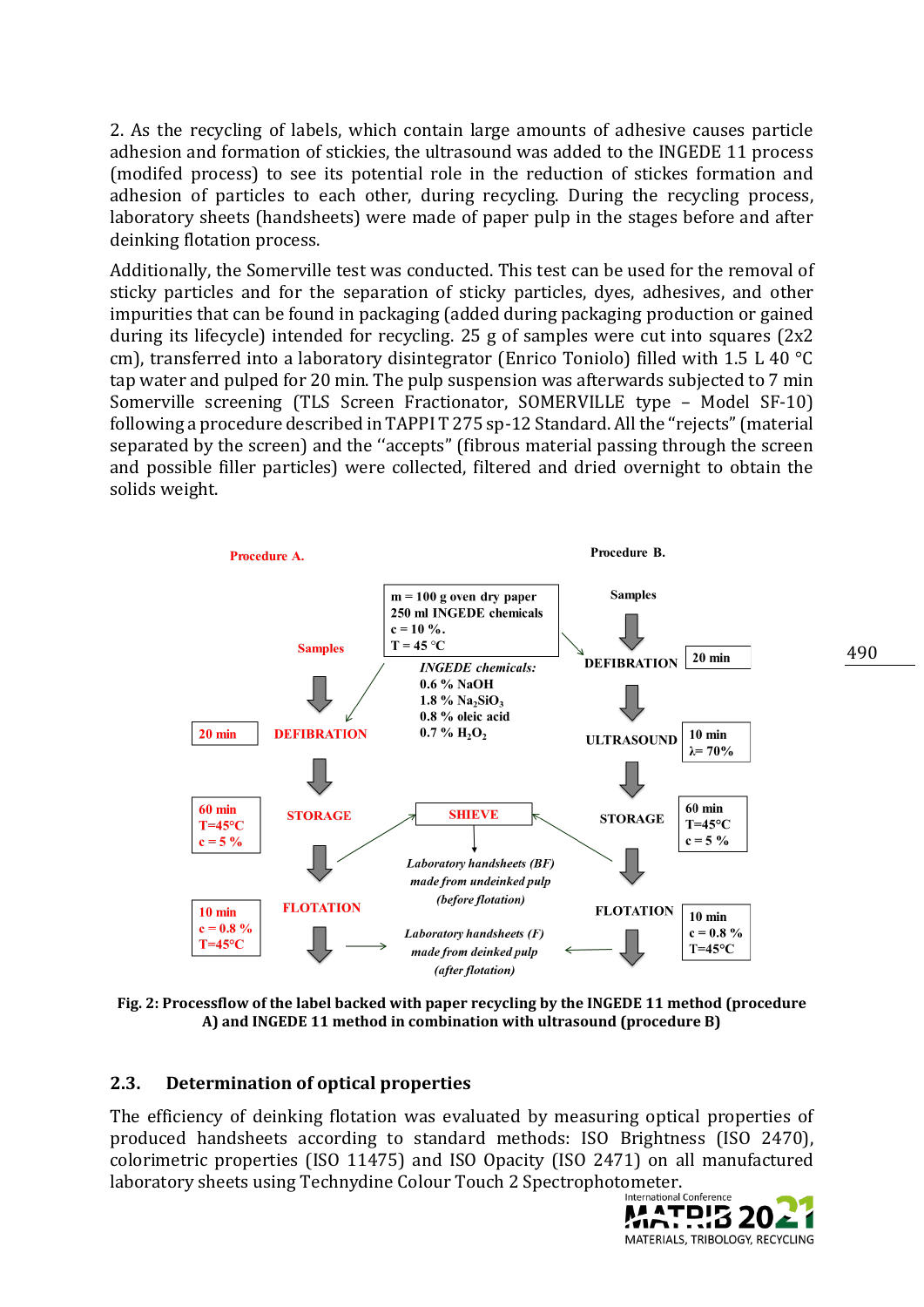## **3. RESULTS AND DISSCUSSION**

## **3.1. Sample preparation**

During recycling process of polymer labels, several facts should be stated. First, during defibering of polymer labels on the paper support, the polymer labels were disintegrated into very large pieces. The print was printed on polymer and no ink particles was bonded to the fibres. It is importan to emphasize, that flotation was performed to remove large polymer pieces, not only for removal of ink particles. We assume that no ink particles were released into to pulp suspension during disintegration step. The main problem with recycling of paper with polymer label is a very difficult disintegration of present polymer. Additionally, the labels contain adhesives, causing another the problem with formation of sticky particles or stickies.

After disintegration step, from undeinked pulp, a certain amount of pulp suspension was taken and used for production of recycled paper. Due to the influence of adhesives and the polymer content in the sample, the pulp contained sticky particles that caused problems during handsheets drying at 92°C, i.e. during drying process paper was sticked to carrier board and cover sheet, a necessary parts for laboratory handsheets preparation. After drying process and after removal of carrier board and cover sheet, the paper was destroyed (Figure 3). Therefore, in order to obtain paper with satisfying quality, the sticky polymer particles had to be removed using a shieve.



**Fig. 3: The presentation of destroyed laboratory handsheet after drying process**

Furthermore, the pulp suspension was taken and used in flotation as it is an essential step in paper recycling process. Figure 4 shows the flotation process of paper with black and yellow labels. It can be seen that particles of the prints on the polymer surface are separated from the pulp regardless of their large surface area. This can be attributed to the hydrophobicity of the polymer used for printing. The particles were separated on the surface of the suspension together with other impurities, in the form of flotation foam.

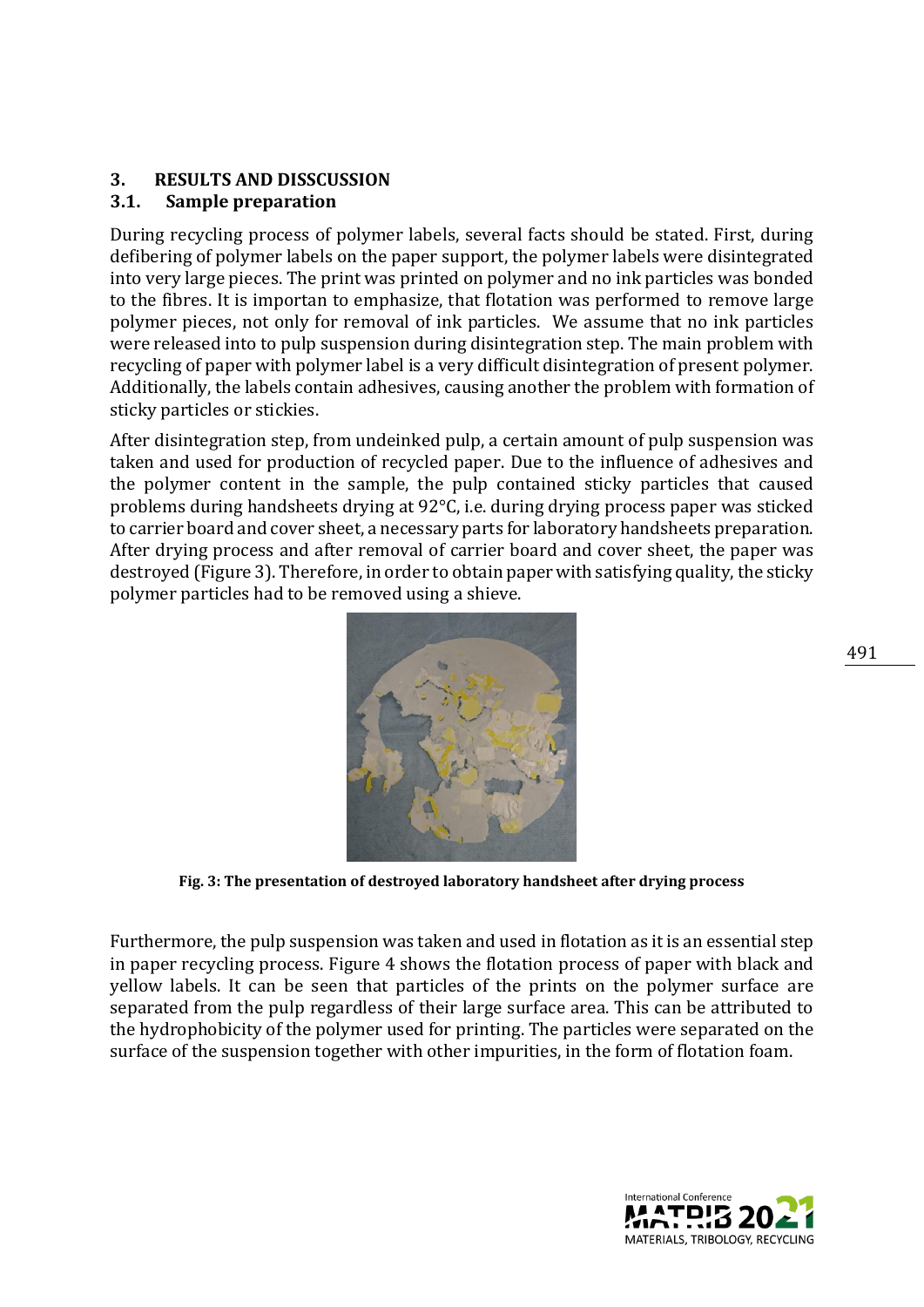

**Fig. 4: Flotation process of paper with a) yellow and b) black labels**

Table 1 shows the weight of polymer that was removed from the undeinked pulp by a shieve, before the paper sheet making process, i.e. formation and drying.

|            | <b>INGEDE 11</b>     |                     | <b>INGEDE 11 + Ultrasound</b> |                     |
|------------|----------------------|---------------------|-------------------------------|---------------------|
| Sample No. | m (polymer)          |                     |                               |                     |
|            | <b>Yellow labels</b> | <b>Black labels</b> | <b>Yellow labels</b>          | <b>Black labels</b> |
|            | 0.9 <sub>g</sub>     | 1.5 <sub>g</sub>    | 0.4 <sub>g</sub>              | 0.6 g               |
| 2.         | 0.8 <sub>g</sub>     | 0.7 <sub>g</sub>    | 2.1 <sub>g</sub>              | 1.3 <sub>g</sub>    |
| 2<br>ა.    | 0.6 g                | 0.3 <sub>g</sub>    | 0.5 <sub>g</sub>              | 0.7 <sub>g</sub>    |

| Tab. 1: The weight of removed printed polymer |  |  |
|-----------------------------------------------|--|--|
|-----------------------------------------------|--|--|

To produce  $45$  g/m<sup>2</sup> laboratory paper sheet (handsheet), certain quantities of printed polymer, as shown in Table 1., were separeated by a shieve and taken out from the pulp suspension. The values vary depending on the size of the separated printed polymer particles and it is evident that there is no repetitive sequence. Further research was carried out on the laboratory paper handsheets obtained by sieving the suspension and removing sticky polymer particles (for all samples made from undeinked pulp, before flotation process).

# **3.2. Somerville recyclability test**

The Somerville recyclability test is a method of removing sticky particles. Table 2 shows the process efficiency values of the recycling black and yellow labels by the Somerville test. The results show that in both cases the waste (*reject*) is the same, about 55 - 57%. In both cases, the wastes are pieces of printed polymer. It is also evident that sample loss occurs during the process, probably the loss of fillers (10%). The fibers passed through a sieve, giving a clean suspension (without printed polymer) which is then dried and presented in this case as "*accept*".

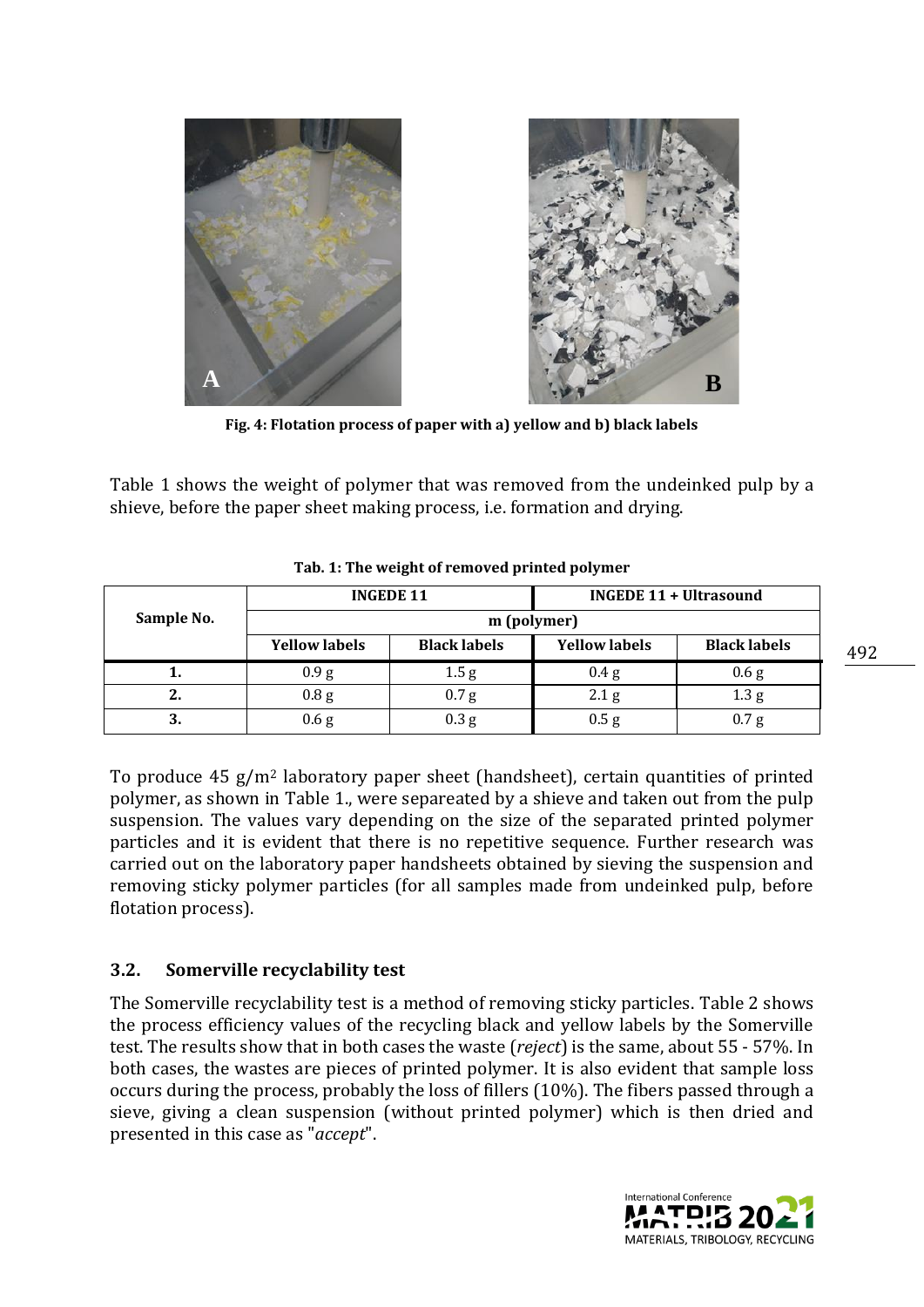| Somerville test       | Sample               |                     |  |
|-----------------------|----------------------|---------------------|--|
|                       | <b>Yellow labels</b> | <b>Black labels</b> |  |
| $m_{\rm u}$           | 18 <sub>g</sub>      | 18 <sub>g</sub>     |  |
| Reject                | 10 <sub>g</sub>      | 10.4 <sub>g</sub>   |  |
| Accept                | 6.3 <sub>g</sub>     | 6.8 <sub>g</sub>    |  |
| Process efficiency, % | 35                   | 37                  |  |

#### **Tab. 2: Somerville test process efficiency**

Where:

*Reject* - waste polymer (sieve residue)

*Accept* - cellulose fibers that have passed through a shieve

## **3.3. Determination of laboratory sheets optical properties**

Figures 5 – 9 show the measured values of the optical properties for all recycled samples (made from pulp containing yellow and black labels). The results show the values of ISO brightness, colorimetric characteristics CIELAB *L\**, *a\**, *b*\* and ISO opacity, on samples made from undeinked (before flotation) and deinked pulp (after flotation) obtained by the INGEDE 11 recycling method and modified INGEDE 11method in combination with ultrasound. The results are the mean value of 10 measurements.

The obtained values of ISO brightness (Figure 5) show that both methods are equally effective in recycling. The brightness of all samples after flotation is about 81%, a slightly lower value is in the case of recycling black labels with the modified INGEDE method (in combination with ultrasound). By combining the INGEDE 11 method and ultrasound, in both cases, for black and yellow labels, the ISO brightness is lower than in the case when only the INGEDE 11 method was used.



**Fig.5: ISO Brightness of samples obtained before and after flotation ((BF – undeinked pulp before flotation; F – deinked pulp after flotation; Y - Yellow labels; B – black labels)**

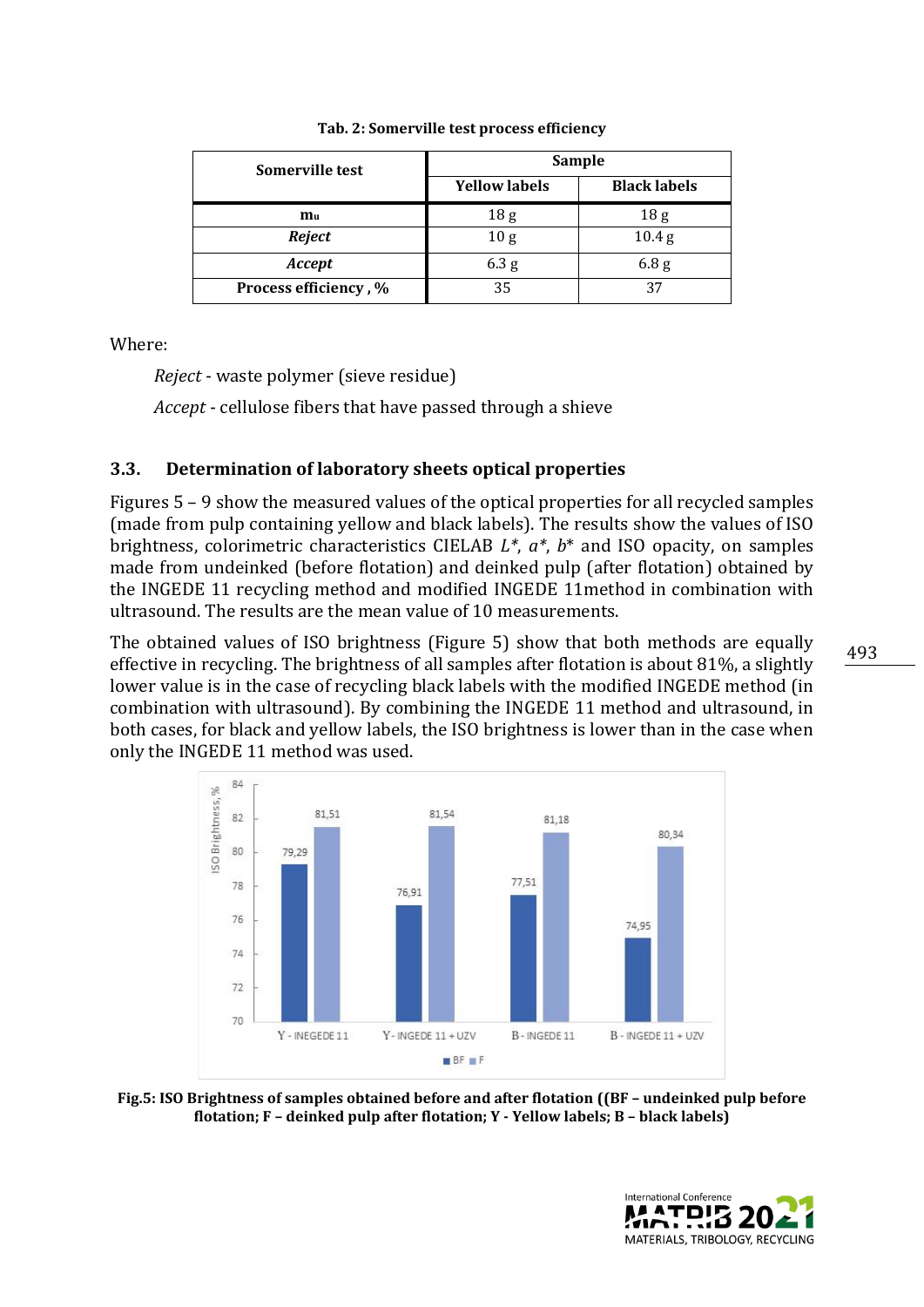The increase of ISO brightness is presented in Table 3. The brightness increase was calculated using the Equation (1):

$$
Brightness increase, \% = ISO B_F - ISO B_{BF}
$$
 (1)

where:

ISO B<sup>F</sup> – the value of brightness after flotation process,

ISO  $B_{BF}$  – the value of brightness before flotation process.

|                                              |                      | Method           |                                     |
|----------------------------------------------|----------------------|------------------|-------------------------------------|
|                                              |                      | <b>INGEDE 11</b> | INGEDE $11 +$<br><b>ULATRASOUND</b> |
| <b>Brightness increase,</b><br>$\frac{0}{0}$ | <b>Yellow labels</b> | 2.22             | 4.63                                |
|                                              | <b>Black labels</b>  | 3.67             | 5.39                                |

**Tab. 3: The increase of brightness**

Figures 6 – 8 show the measured values of the colorimetric parameters *L\**, *a\** and *b\**. The results (Figure 6) show that there was an increase in *L\** value in all samples made from deinked pulp regardless to the recycling method (1-3% respectivley). A greater increase of 3% is seen in samples made by the INGEDE 11 method in combination with ultrasound. The values of the parameter *a\** presented in Figure 7, show a decrease in the value in samples obtained from deinked pulp (50-69%). Based on the obtained results, we can see that the values of the laboratory paper handsheets of yellow labels obtined from undeinked pulp, regardless of the method of production, are much higher than the values of the samples of black labels for about 50%. Figure 8 show the values of the parameter *b\**. The results show a decrease in values in the deinked samples made from yellow labels by the INGEDE 11 method. In other samles an increase in *b\** values can be noticed. Comparing the used recycling methods, the increase of *b\** values of samples is much higher with the use of ultrasound method.



**Fig. 6: The obtained values of colorimetric parameter** *L\** **(BF – undeinked pulp before flotation; F – deinked pulp after flotation; Y - Yellow labels; B – black labels)**

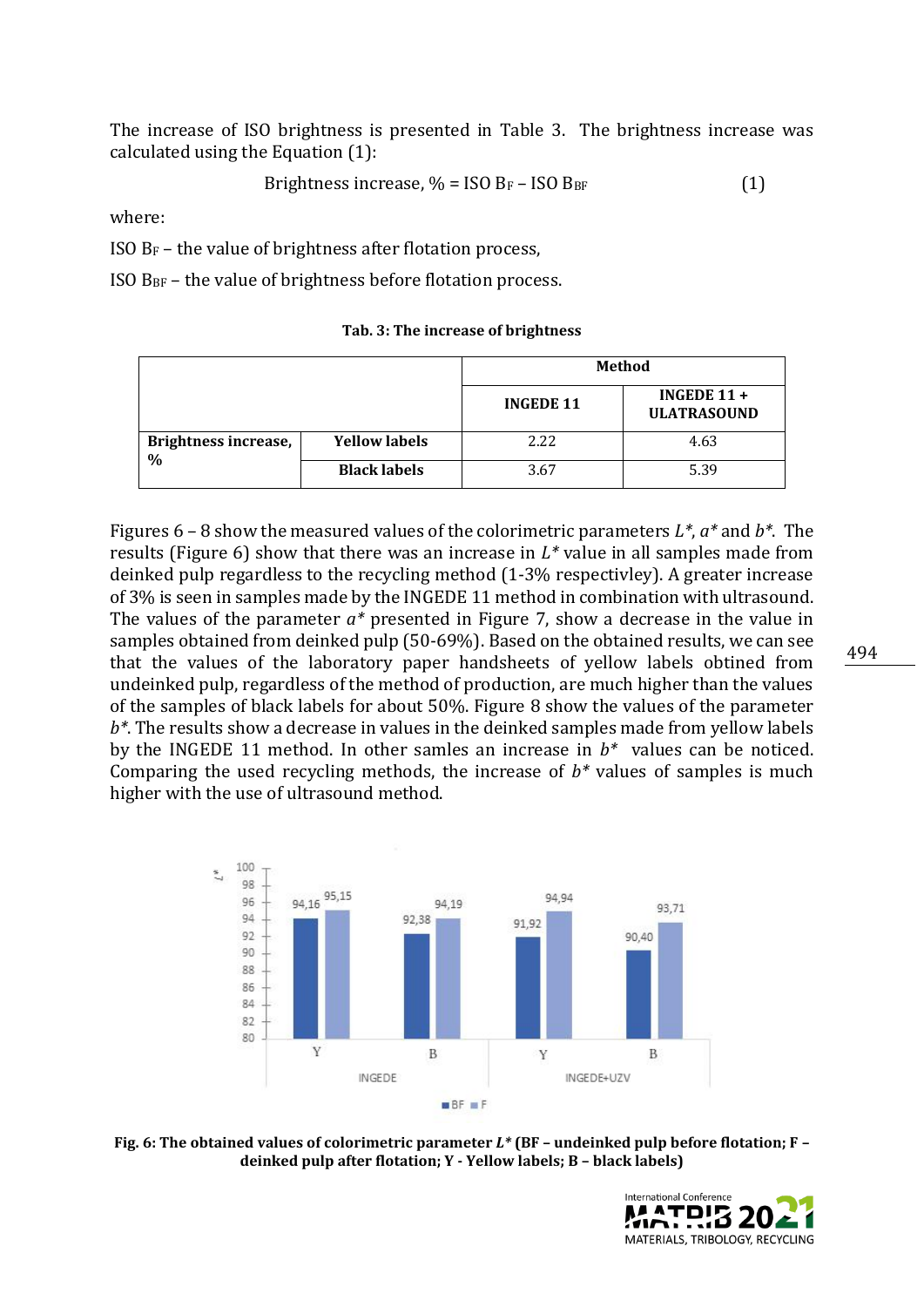

**Fig. 7: The obtained values of colorimetric parameter** *a\** **(BF – undeinked pulp before flotation; F – deinked pulp after flotation; Y - Yellow labels; B – black labels)**



**Fig. 8: The obtained values of colorimetric parameter** *b\** **(BF – undeinked pulp before flotation; F – deinked pulp after flotation; Y - Yellow labels; B – black labels)**

The results (Figure 9) show that after flotation the opacity of all samples decreases because there is a loss of filler during flotation process. The largest reduction was observed in the recycling of the black label sample by a combination of the INGEDE 11 method and ultrasound. The high loss of fillers durig flotation frocess can be attributed to sticky potential of labels (adhesive).

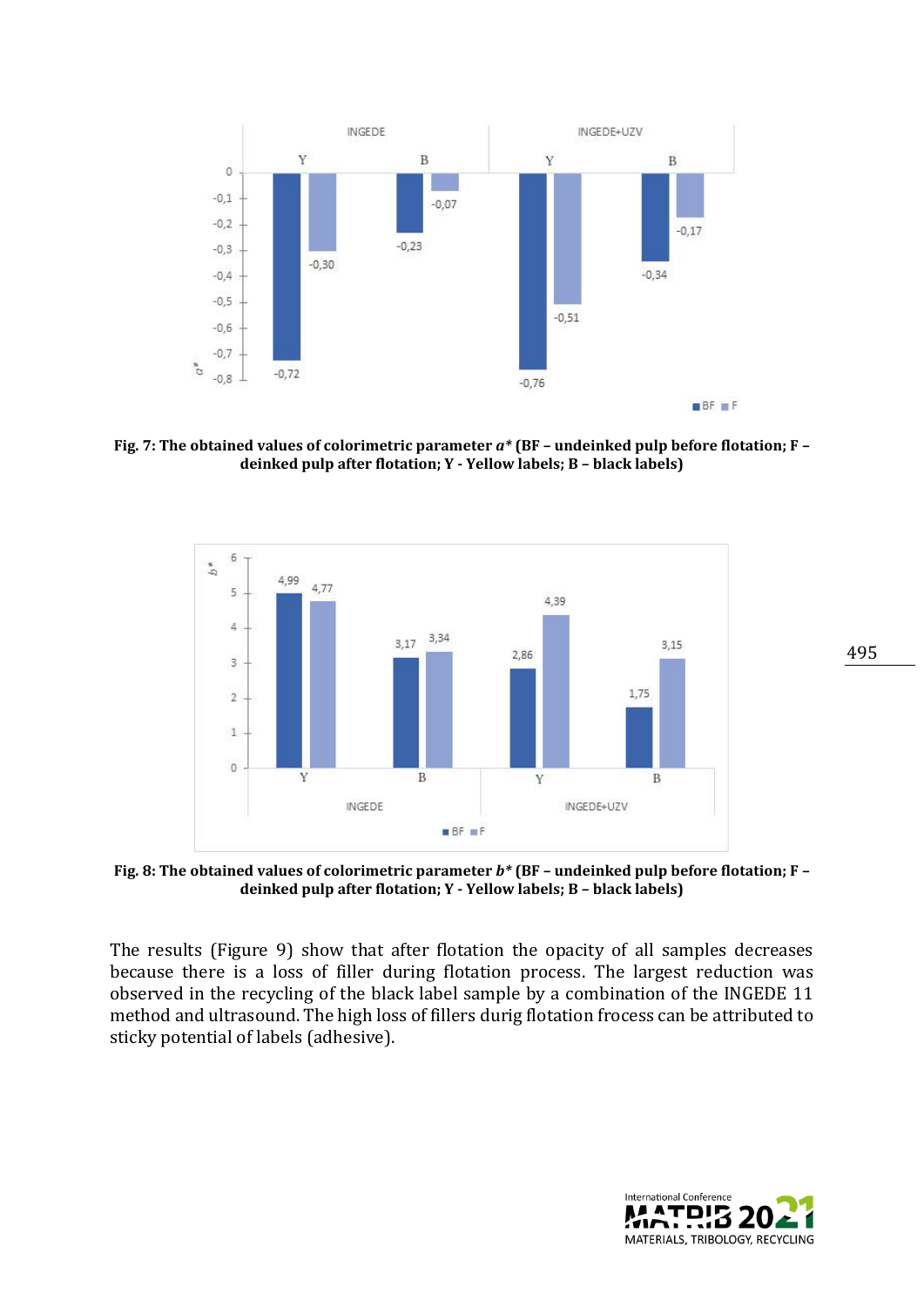

**Fig. 9: The obtained values of samples ISO Opacity (BF – undeinked pulp before flotation; F – deinked pulp after flotation; Y - Yellow labels; B – black labels)**

### **3.4. Determination of flotation yield**

The results (Table 4) show that the flotation yield is almost the same in all samples (from 43-46%). The loss of the sample after flotation is significant, but we cannot talk about the loss of fibers, because almost all the printed polymer was removed by flotation. Therefore, such a high flotation yield is mainly due to the removal of the printed polymer not cellulose fibres.

**Tab. 4: Flotation yield**

| Recycling<br><b>Method</b>               | <b>INGEDE 11</b>     |                     | INGEDE 11 + Ultrazvuk |                     |
|------------------------------------------|----------------------|---------------------|-----------------------|---------------------|
| Sample                                   | <b>Yellow labels</b> | <b>Black labels</b> | <b>Yellow labels</b>  | <b>Black labels</b> |
| <b>Flotation yield,</b><br>$\frac{0}{0}$ | 43.56                | 45.98               | 45.83                 | 44.5                |

### **4. CONCUSION**

This paper describes the possibility of recycling paper with self adhesive labes. From the presented results, and from the conducted practice of the process of laboratory sheets preparation, we can conclude that recycling of paper with self adhesive labes is possible but only because the prints on the polymer substrate show a hydrophobic nature, regardless of the fact that during disintegration they do not break into smaller particles but remain large. Although the prints together with the polymer substrate are separated during deinking flotation in the form of flotation froth (foam), to make laboratory handsheets from undeinked pulp, it is necessary to first remove printed polymer by a shieve. The reason for this is that present adhesives, which during disintegration are not

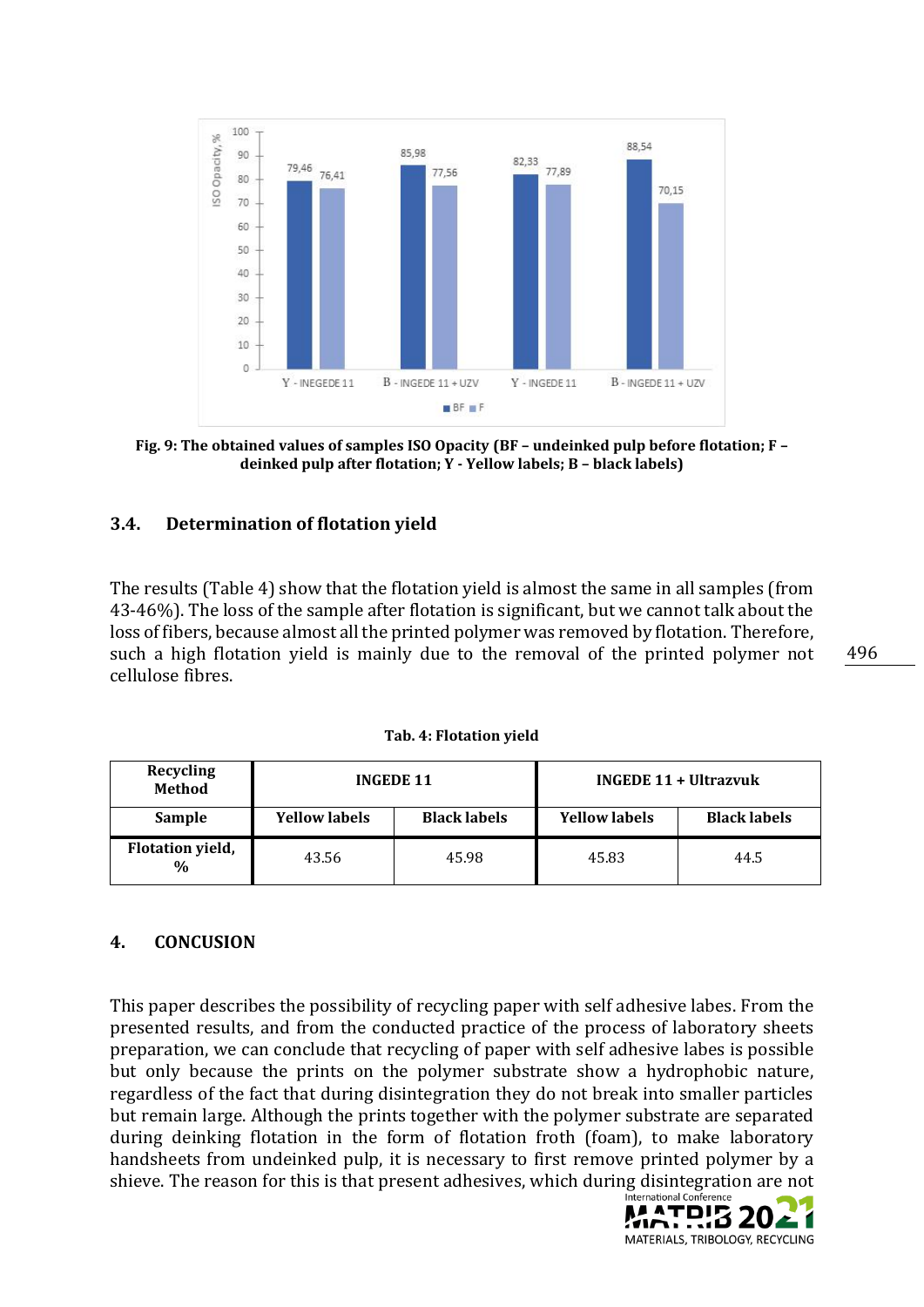removed or dissolved during the recycling process, cause certain problems. The problems are related to formation and drying of paper sheets ad formation od sticky particles in the pulp. The resulting paper is destroyed after drying, so before the process of forming a sheet of paper, the labels need to be separated by some physical means such as sieving. Based on the obtained results of process efficiency, it is evident that the measured values obtained by all methods are the same, which means that the addition of chemicals in the deinking process does not affect the process efficiency, nor ultrasonic pretreatment that did not improve the label recycling process. Self adhesive labels made from polymers and applied on papers are very difficult to recycled with classic paper recycling methods, since the used polymer does not disintegrate in the paper recycling process and adhesives form sticky particles. However, with the increase in the consumption of this kind of labels, there is a possibility of their excessive accumulation as a waste material in the stream of paper for recycling, which in the end may influence paper recycling process. From another point of view, the fibers in paper support are valuable raw material in papermaking. Therefore, it is necessary to investigate the recycling technologies, challenges, and possibilities of polymer self adhesive labels sticked to papers. Although there is a large loss of input material during recycling, and it mainly refers to the polymer, recycling of paper with labels is possible because the paper on which the labels were attached is separated and this paper is a potential new raw material for fiber production. Additionally, the choice of proper recycling method can affect the properties of produced recycled pulp.

### **5. REFRENCES:**

- [1] Smithers, How Will the Print Industry Change in 2021—and Beyond?, 2020. [Online]. Available: https://whattheythink.com/articles/104174-how-will-printindustry-change-2021-beyond/. [Accessed: 14-May-2021].
- [2] Smithers, The Future of Label Printing to 2024, 2019. [Online]. Available: https://www.smithers.com/services/market-reports/printing/the-future-oflabel-printing-to-2024. [Accessed: 14-May-2021].
- [3] ElevatePackaging, Sustainable Packaging Guide Eco-friendly Label Adhesive, 2020. [Online]. Available: https://elevatepackaging.com/blog/ecofriendly-labeladhesive/. [Accessed: 14-May-2021].
- [4] D. L. Medeiros, F. L. Braghirolli, H. Ramlow, G. N. Ferri, and A. Kiperstok, Environmental improvement in the printing industry: The case study of selfadhesive labels, *Environmental Science and Pollution Research*, vol. 26, no. 13, 2019, pp. 13195–13209.
- [5] P. A. Wäger, M. Eugster, L. M. Hilty, and C. Som, Smart labels in municipal solid waste - A case for the Precautionary Principle?, *Environmental Impact Assessment Review*, vol. 25, no. 5 SPEC. ISS., 2005, pp. 567–586.
- [6] C. Aliaga, H. Zhang, A. Dobon, M. Hortal, and D. Beneventi, The influence of printed electronics on the recyclability of paper: A case study for smart envelopes in courier and postal services, *Waste Management*, vol. 38, no. 1, 2015, pp. 41–48.
- [7] D. Gregor-Svetec, T. Muck, M. Pivar, D. Ravnjak, and I. Bolanča Mirković, Recyclability of label papers with integrated UHF RFID printed antenna, in *PTS*